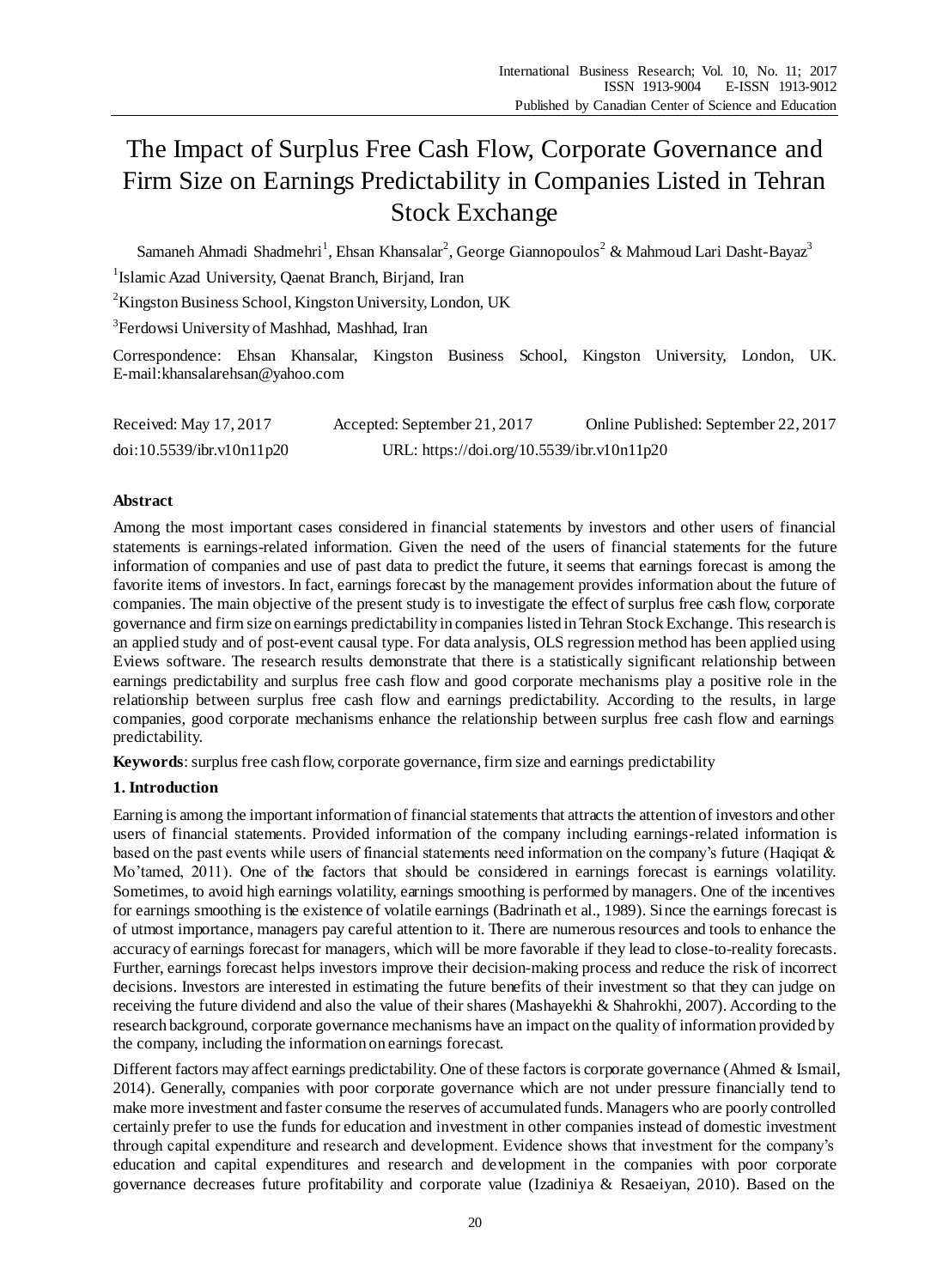foregoing, the present study has examined the influence of surplus free cash flow, corporate governance and firm size on earnings predictability in companies listed in Tehran Stock Exchange for a 5-year period from 2010 to 2014.

# **2. Theoretical Foundations**

One of the purposes of accounting and preparing financial statements is to provide useful information to facilitate decision-making. One effect of this usefulness is the ability to predict financial statement items. Accounting earnings forecast as a factor influencing economic decisions has long been interested by the users (Haqiqat & Mo'tamed, 2011). Various factors can make an impact on earnings predictability. One of these factors is corporate governance (Ahmed & Ismail, 2014). By definition, corporate governance includes rules and regulations, structures, processes, cultures and systems that cause to achieve the objectives of accountability, guiding transparency performance, justice and respect for the rights of stakeholders (Hassas Yeganeh & Baghoumiyan, 2006). In other words, corporate governance explains a structure through which the goals of the company are specified, methods to achieve the goals are determined and finally, monitoring standards and mechanisms are identified. In this respect, many fundamental reforms have been carried out in companies in order to make sure that different components of corporate governance have been effectively implemented in the company (Germain et al., 2014).

Corporate governance is a system through which business companies are monitored and controlled. Indeed, corporate governance determines the distribution of rights and responsibilities among the various partners in the company, including the board of directors, shareholders and other stakeholders and specifies the rules and procedures for making decisions in corporate affairs. By doing so, structures are provided through which the company's goals are explained and the tool to achieve these objectives and monitoring the performance are also provided. In recent years, corporate governance has assumed great importance. In fact, corporate governance in business organizations has become an important factor for success and also increasing the quality of financial reporting of the company (Ebrahim & Fattah, 2015). Although corporate governance features play different roles to ensure the success of companies, ultimately it is only the role of accountability that affects the commercial economy (Vakili-fard & Bavandpour, 2010).

Van den Berg (2001) states that corporate governance is one of the important elements influencing different dimensions of the company. According to the studies conducted, if companies work to improve and promote the status of corporate governance, this can have a positive effect on various components of the company including performance, corporate value, earnings predictability and so on (Ahmed & Ismail, 2014). Besides, another factor that can affect earnings predictability is free cash flow. Free cash flow is a yardstick to measure the performance of companies and shows the cash flow that the company has at its disposal after spending the necessary expenditures for the maintenance or development of assets.

Free cash flow is important in that it allows the company to search for opportunities that increase the shareholder value. Without having cash, developing new products, doing business education, paying cash dividends to shareholders and reducing debts are not possible. But sometimes, managers are placed in situations in which their decisions are not to the benefit of shareholders of the company and distort the financial reports. Indeed, earnings management occurs when managers enter their judgment in financial reporting and recording the financial reports in a way that modification of the content of financial reports misleads some shareholders in relation to the company's economic performance. Considering what has been mentioned, the main purpose in this study is to investigate the impact of free cash flow, corporate governance and firm size on earnings predictability in companies listed in Tehran Stock Exchange.

# **3. Research Background and Hypothesis Development**

In their study, Aqaei and Chalaki (2009) assessed the relationship between corporate governance features and earnings management in companies listed in Tehran Stock Exchange. They came to the conclusion that a significant negative relationship exists between the components of institutional ownership and board independence with earnings management. Additionally, there is no significant relationship between CEO influence, CEO duality, board size and CEO tenure with earnings management.

Hoshi (2009) evaluated the effect of addressing future financial information in Section 3401 of Auditing Standards on the quality of earnings forecast. The results of this research indicate that implementing this section of Auditing Standards does not cause a reduction in prediction error and a change in the stock price. The literature review suggests that necessary studies on the relationship between management earnings forecast error and accruals have not been considered yet in Iran and in most of the studies performed, the relationship between prediction error and various factors has been tested.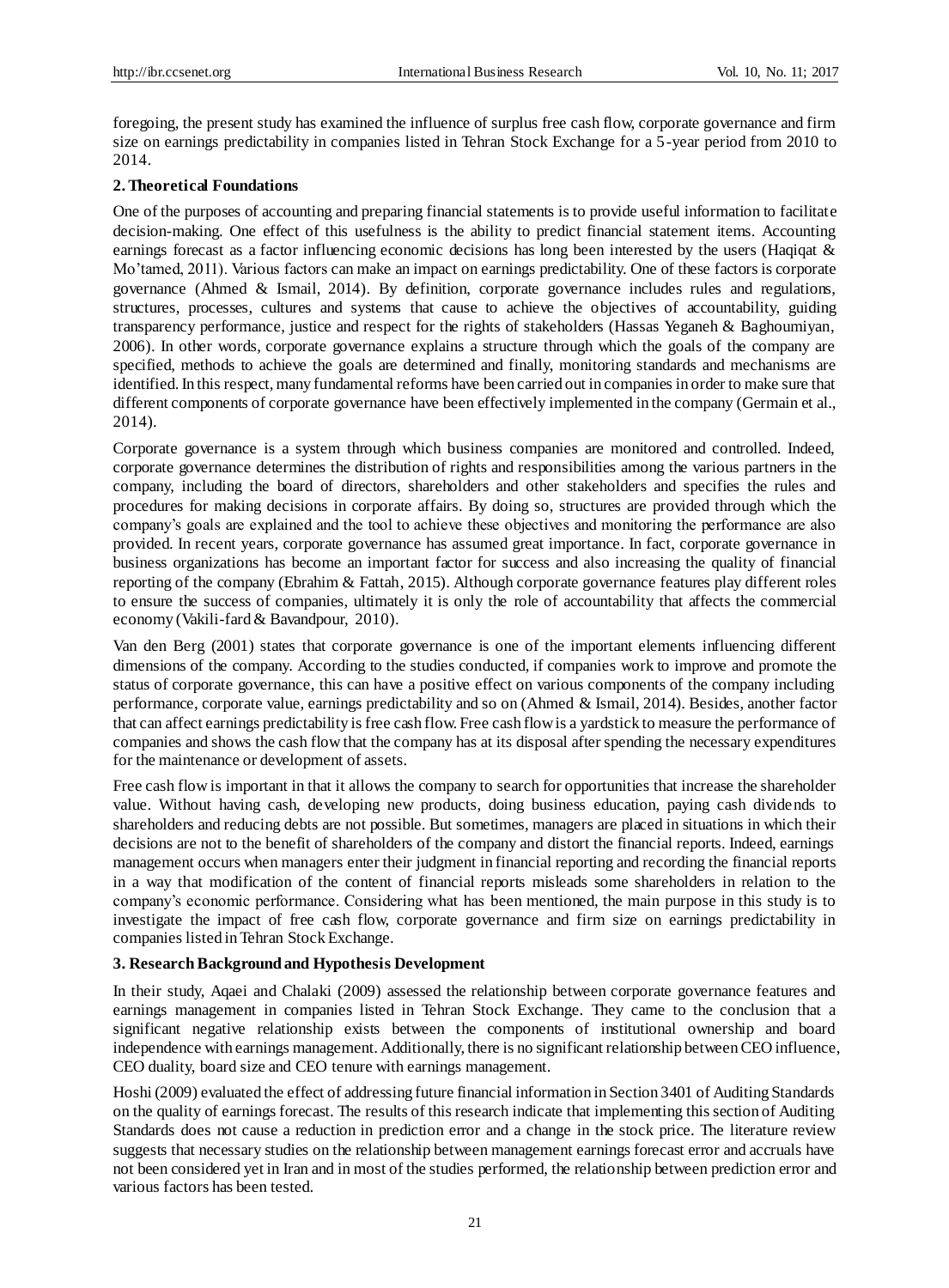Setayesh et al. (2010) in a research examined the impact of corporate governance on earnings smoothing in companies listed in Tehran Stock Exchange. They concluded that the percentage of non-executive board members affects earnings smoothing, but board independence has no effect on it. Izadiniya and Resaeiyan (2010) investigated the relationship between corporate governance monitoring tools, level of cash holdings and value of 129 companies listed in Tehran Stock Exchange during the years 1999-1999. The obtained results revealed that there is a significant positive relationship between the percentage of institutional investors and level of cash holdings with firm value. But no significant relationship was observed between the percentage of non-executive board members and firm value.

Sabz Alipour et al. (2012) examined the relationship between corporate governance mechanisms and earnings forecast accuracy in 31 companies listed in Tehran Stock Exchange during the years 2005-2010. The results suggest that there is a significant positive relationship only between the percentage of non-executive board members and earnings forecast accuracy and no significant relationship exists between other corporate governance components and earnings forecast accuracy.

Ola et al. (2014) in a study evaluated the relationship between the elements of corporate governance and economic added value during the period 2006-2009. Their findings indicated that among the five elements of corporate governance, only the variable of the percentage of institutional investor ownership has a significant positive impact on economic added value. Moreover, the causal relationship between this variable and economic added value is confirmed based on Granger causality test.

Coles et al. (2001) assessed the relationship between corporate governance mechanisms and earnings forecast accuracy. By selecting 144 American companies, they concluded that companies employing more non-executive members in the board of directors have better forecast accuracy compared to the companies with greater number of executive members in the board. Dechow and Dichev (2002) studied the relationship between firm size and earnings volatility with earnings predictability. By examining the mechanism of the relationship between volatility and earnings predictability, they considered this relationship as the result of accounting and economic factors. The results of this research demonstrated that earnings volatility has a negative relationship with earnings predictability in the short and long terms. Further, firm size has a negative relationship with earnings predictability.

Pham et al. (2007) conducted a study entitled "Corporate governance, capital cost and performance" and investigated a large number of Australian companies during the years 1994-2003. The achieved findings showed that change in corporate governance mechanisms plays a crucial role in explaining the variations in the capital cost of companies. Also, they found that higher percentage of managerial ownership, presence of institutional owners and smaller and more independent board can reduce information asymmetry and risk. This causes the shareholders to demand a lower rate of return and consequently, capital cost of the company decreases. They revealed that corporate governance plays an important role in value creation for shareholders.

Adinehzadeh and Jaffar (2013) examined the relationship between corporate governance and free cash flow in 200 companies listed in Malaysia Stock Exchange. The results suggested that there is a significant positive relationship between the degree of audit committee independence, size and appropriateness of audit committee with the level of free cash flow.

Ahmed and Ismail (2014) studied the effect of surplus free cash flow, corporate governance and firm size on earnings predictability in Malaysia Stock Exchange. They considered the components of board independence, board size, independence of Chairman of the Board, institutional owners and managerial owners as a representative for corporate governance and tested the hypotheses using multivariate regression analysis. The results obtained from this study indicated that companies with high surplus free cash flow have less earnings predictability. Additionally, earning of the companies with high surplus cash flow had more predictability when institutional investors (owners) had more stock and Chairman of the Board was independent. Finally, this research demonstrated that the institutional and managerial role of owners in reducing the conflict of representation of free cash flow and improving earnings predictability in larger firms is very tangible and important. The results of this study indicate that investors still show the necessary prudence in expressing the amount of earning in relation to the ability of the board.

Chang et al. (2015) carried out a study entitled "Corporate governance, product market competition and capital structure" and investigated the relationship between corporate governance and capital structure. In this research, they considered product market competition as a moderator variable in the relationship between corporate governance and capital structure. Their findings showed that when a company with poor corporate governance is present in an industry with high competitiveness, it has greater incentive to maximize the wealth of its shareholders and this leads to faster adjustment of capital structure.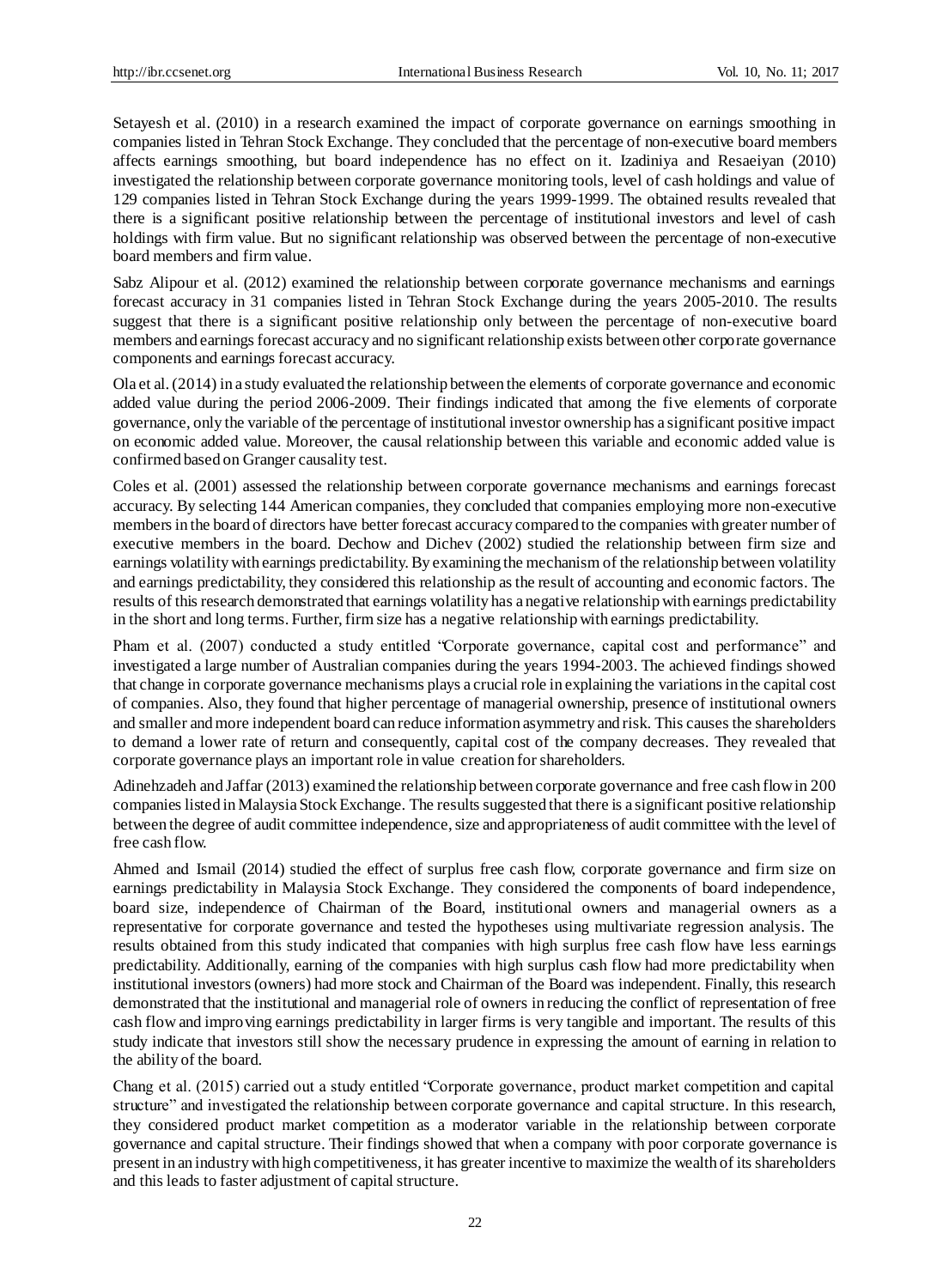In order to investigate the impact of surplus free cash flow, corporate governance and firm size on earnings predictability in companies listed in Tehran Stock Exchange and considering the theoretical foundations, the research hypotheses are as follows:

Surplus free cash flow makes a significant negative impact on earnings forecast ability.

Good corporate mechanisms (small board, ratio of proportionate outside directors, high institutional ownership and high managerial ownership) as an intermediary have a significant positive impact on the relationship between surplus free cash flow and earnings forecast.

The positive effect of governance mechanisms on the relationship between surplus free cash flow and earnings forecast is more prominent in larger companies.

### **4. Research Methodology**

## *4.1 Empirical Model*

To test the above hypotheses, the following operational models have been designed. To examine whether the SFCF agency problem deteriorates the predictive ability of earnings, we extend the future operating cash flows-current earnings relationship by adding SFCF to the relation. To control for firm characteristics, we include firm size, debt,

and loss in the model. To ensure that the moderating effect captures only the interactive effect of governance variables and SFCF, we also include board independence, board size, board leadership, institutional ownership, and managerial ownership in the model as control variables. This study interacts SFCF, firm characteristics, and governance variables with current earnings to test the incremental effect of the variables on the relationship between one-year-ahead operating cash flows and current earnings. Finally, a dummy year variable is included in the model to capture the fixed year effect. The following pooled cross-sectional model is used to test H1:

$$
CFO_{it+1} = \beta_0 + \beta_1 EARN + \beta_2 EARN * SFCF + \beta_{3-7} EARN * CG + \beta_8 EARN + SIZE + \beta_9 EARN * DEBT
$$
  
+  $\beta_{10} EARN * LOSS + \beta_{11} YR + \varepsilon$  (1)

In model 1, CFO<sub>it+1</sub> is cash flow from operations for firm i at year t+1 scaled by beginning total assets. EARN is net income before extraordinary items for firm i at fiscal year t, scaled by beginning total assets. SFCF is a binary variable with value of 1 if free cash flow (FCF, see Model 3) is above the sample median for the year and the growth ratio (market to book value of equity ratio, MBR) is below the sample median for the year, and 0 otherwise.

In addition, we compute a three-way interaction between current earnings, governance practices, and SFCF to examine the moderating effect of CG on the association between IJAIM 22,2 122 SFCF and earnings predictability. Apart from the current earnings-SFCF interaction, we expect the estimated coefficients on the three-way interaction variables to be significantly related to one-year-ahead operating cash flows in the predicted direction. The predicted

and significant association implies that firms with high SFCF, strong board structure (higher proportion of outside directors on the board, smaller board size, and independent chairman), and effective ownership structure (higher institutional ownership and high shareholding by executives) report predictable earnings. We use the following pooled cross-sectional model to test H2:

$$
CFO_{it+1} = \beta_0 + \beta_1 EARN + \beta_2 EARN * SFCF + \beta_{3-7} EARN * CG + \beta_{8-12} EARN * CG * SFCF + \beta_{13} EARN *
$$
  
\n
$$
SIZE + \beta_{14} EARN * DEBT + \beta_{15} EARN * LOSS + \beta_{16} YR + \varepsilon
$$
\n(2)

We measure the SFCF agency problem by using operational definitions of the FCF and growth prospects (MBR) of a firm. Firms with a high FCF but low growth opportunities are viewed as firms with a SFCF agency problem (Bukit and Iskandar, 2009; Chung et al. 2005; Rahman and Mohd-Saleh, 2008). Following the literature, Free cash flow (FCF) is calculated as follows:

$$
FCF_{i,t} = (INC_{it} - TAX_{it} - INTEXP_{it} - OSDIV_{it} - PSDIV_{it})/TA_{it-1}
$$
\n(3)

In the formula of 3, *INC* defined as Operating income of I firm in t year,  $TAX$ , Corporate income tax, INTEXP is Gross interest expense of short-term and long-term debts and OSDIV, Company's total common stock dividend.

### *4.2 Variables Measurement*

**Independent variable:** In the present research, independent variables include surplus free cash flow, corporate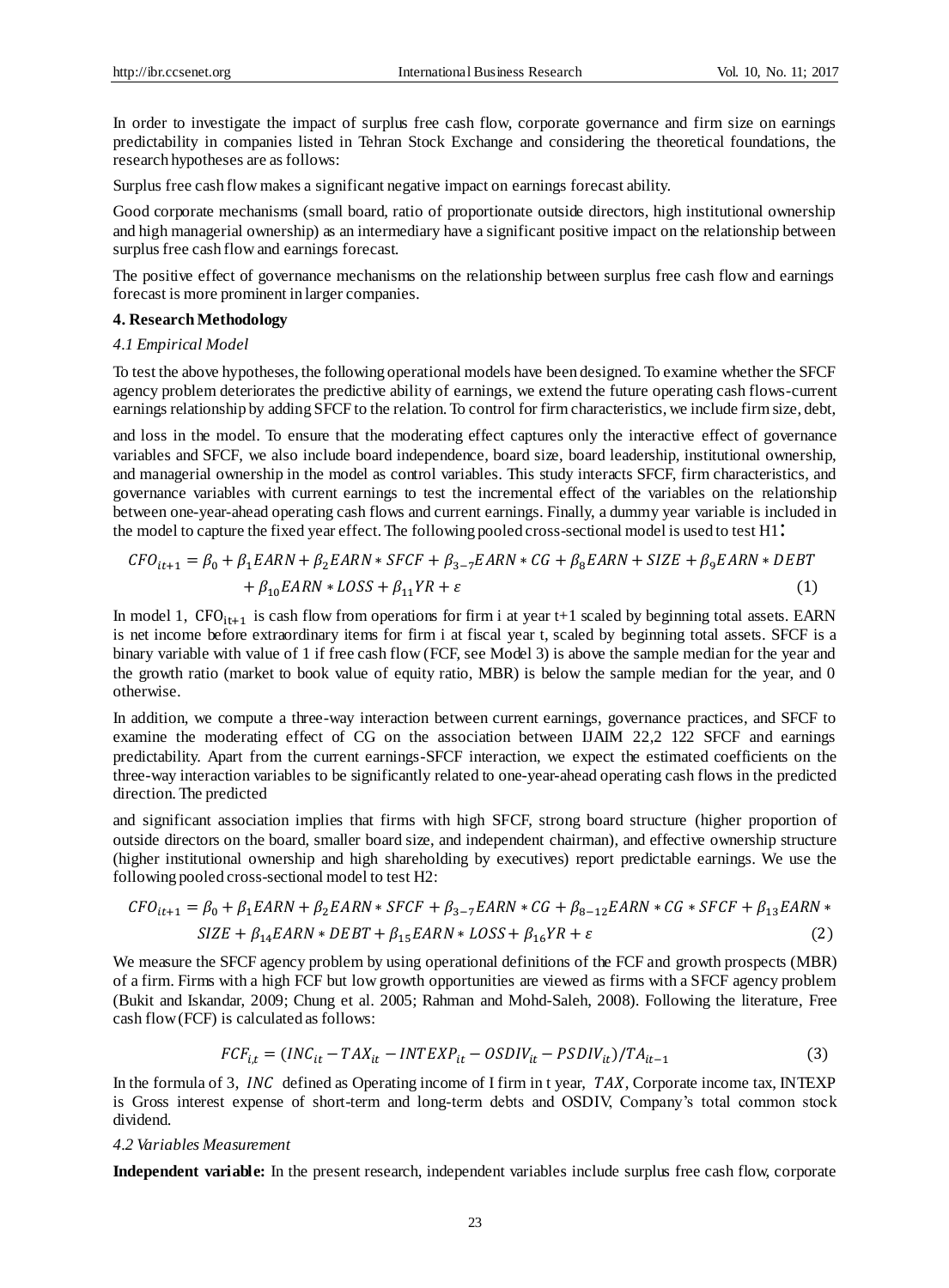governance and firm size. Surplus cash flow in this study is a dummy variable which will be 1 if there is surplus free cash flow in the company. Otherwise, it is equal to zero. In this research, corporate governance is measured through its components, i.e. board size, ratio of proportionate outside directors, the amount of institutional ownership and the amount of managerial ownership. Firm size in the present research is one of the independent variables and is measured through the natural logarithm of total assets.

**Dependent variable:** In this study, the dependent variable is earnings predictability. Lip (1990) has explained the concept of earnings predictability based on the variance of statistical distribution of earning of each company.

Following prior studies, a number of control variables are used in the regression models to control for potential influences between variables (Aldhamari and Ismail, 2013). The variables used include firm size, debt ratio and loss. The definitions of variables and their expected signs are summarized in Table 1.

Table 1. Definition of Variables

| Variables   | <b>Definition</b>                                                                     |
|-------------|---------------------------------------------------------------------------------------|
| <b>CFO</b>  | Operating cash flow                                                                   |
| <b>EARN</b> | Net income before the deduction of costs                                              |
| <b>SFCF</b> | Surplus free cash flow                                                                |
| CG.         | Corporate governance                                                                  |
| <b>Size</b> | Firm size (natural logarithm of total assets)                                         |
| <b>DEBT</b> | Long-term debt to total assets ratio                                                  |
| LOSS        | A dummy variable taking the value of 1 if companies sustaining a loss and 0 otherwise |

*4.3 Statistical Population and Sample Selection*

The research statistical population consists of all the companies listed in Tehran Stock Exchange. In this study, a sample of companies listed in Tehran Stock Exchange is examined during a 5-year period including the financial statements of 2010 to 2014. The statistical sample has been selected through systematic removal method and companies which met all the following conditions have chosen as the statistical sample:

### Table 2. Definition of Variables

| Criteria for selection                                              | Number of companies |  |
|---------------------------------------------------------------------|---------------------|--|
| All companies                                                       | 567                 |  |
| They should not be among holding and investment companies.          | 478                 |  |
| Banks are excluded due to the special nature of their activities.   | 385                 |  |
| They should not have a change in the fiscal year or a stop in their | 266                 |  |
| operations during the period under study.                           |                     |  |
| Their required information should be available for conducting the   | 221                 |  |
| research.                                                           |                     |  |
| The end of their fiscal year should be on March 19 (Esfand 29).     | 184                 |  |
| They should have entered the stock exchange before the year 2008.   | 109                 |  |
| $\epsilon$ p $\epsilon$ in $\mu$ is $\epsilon$                      |                     |  |

# **5. Empirical Results and Analysis**

*5.1 Descriptive Statistics*

Table 3 is the summary of descriptive statistics of the 545 observations

Table 3. Summary of Descriptive Statistics

| Variable                                                            | <b>Signs</b>  | <b>Number</b><br>observations | of | Mean  | Median | <b>Standard</b><br>deviation | <b>Maximum</b> | <b>Minimum</b> |
|---------------------------------------------------------------------|---------------|-------------------------------|----|-------|--------|------------------------------|----------------|----------------|
| Earnings<br>predictability<br>(future<br>cash<br>operating<br>flow) | <b>CFO</b>    | 545                           |    | 0.198 | 0.156  | 0.320                        | 0.814          | $-0.189$       |
| Firm size                                                           | <b>SIZE</b>   | 545                           |    | 5.381 | 5.452  | 0.739                        | 7.233          | 3.368          |
| Surplus free cash flow                                              | <b>SFCF</b>   | 545                           |    | 0.185 | 0      | 0.720                        |                | 0              |
| Corporate governance                                                |               |                               |    |       |        |                              |                |                |
| outside<br>Proportionate<br>directors                               | <b>BDIND</b>  | 545                           |    | 0.716 | 0.67   | 0.360                        | 0.79           | 0.19           |
| Board size                                                          | <b>BDSIZE</b> | 545                           |    | 4.988 | 4      | 0.398                        | π              | 4              |
| Managerial owners                                                   | MOWN          | 545                           |    | 0.750 | 0.80   | 0.336                        | 0.961          | 0.433          |
| Institutional<br>owners                                             | IOWN          | 545                           |    | 0.293 | 0.244  | 0.436                        | 0.891          | 0.080          |

*5.2 First Hypothesis Testing*

To select one of the methods of panel data or integrated data, F-Limer statistics is used. In other words, F-Limer test statistic determines whether or not there is a separate intercept for each of the companies. In F-Limer test, the null hypothesis indicates the similarity of intercepts (integrated data) and the opposite hypothesis suggests the dissimilarity of intercepts (panel data). Thus, in case of rejecting the null hypothesis, panel data method is accepted.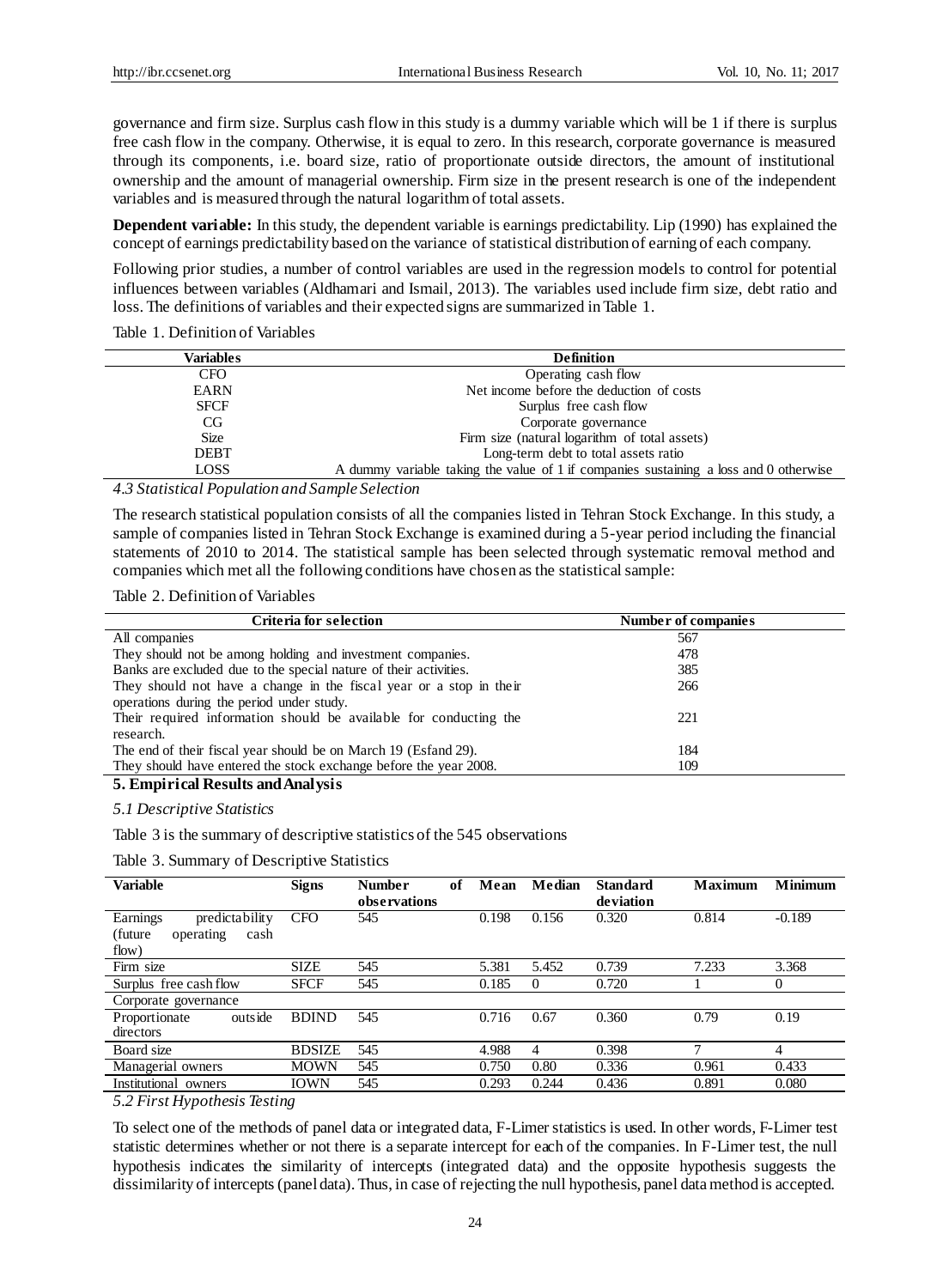Table 4. F-Limer test

| <b>Effects</b> Test      | Statistic |    | Prob             |
|--------------------------|-----------|----|------------------|
| Cross-section F          | 5.561     |    | 2.000            |
| Cross-section Chi-square | 426.591   | 88 | 000 <sub>0</sub> |

Given the results of the table 4, the probability value of F statistic is equal to 0.0000. So, the null hypothesis is rejected and panel data is considered to be appropriate.

If the null hypothesis is rejected after F-Limer test, this question arises as to in the form of which method (fixed effects or random effects) the relationship can be investigated. Hausman test clarifies this issue. The null hypothesis (random effects method) in this test means that there is no relationship between the error term related to the intercept and explanatory variables and they are independent of each other whereas the opposite hypothesis (fixed effects method) means that there is a correlation between the intended error term and explanatory variable. In case of rejecting the null hypothesis, fixed effects method is used. Otherwise, random effects method is applied.

Table 4. Hausman test

| <b>Test Summary</b> | Chi-Sq. Statistic | $Chi-Sq. d.f$ | $P_{\rm rob}$ |
|---------------------|-------------------|---------------|---------------|
| Cross-section F     | 36.939            |               | 0.000         |

With regard to the results of the table above, the null hypothesis (random effects method) is rejected at the confidence level of 95 and regression will be estimated through fixed effects method.

## Table 4. Estimation of model 1

| Variable         | Coefficient        |       | Std. Error         | t-Statistic | Prob.  |
|------------------|--------------------|-------|--------------------|-------------|--------|
| $\beta_0$        | $-0.033$           |       | 0.007              | $-4.414$    | 0.000  |
| <b>EARN</b>      | 0.010              |       | 0.008              | 1.252       | 0.220  |
| <b>EARN*SFCF</b> | $-0.002$           |       | 0.001              | $-2.123$    | 0.034  |
| EARN*CG          | 0.001              |       | 0.000              | 2.287       | 0.028  |
| EARN*SIZE        | 0.002              |       | 0.001              | 1.785       | 0.044  |
| EARN*DEBT        | $-6.960$           |       | 9.590              | $-0.726$    | 0.468  |
| EARN*LOSS        | $-1.150$           |       | 1.430              | $-0.798$    | 0.424  |
| YR               | $-4.200$           |       | 2.220              | $-1.894$    | 0.051  |
|                  | R-squared          | 0.200 | Mean dependent var |             | 0.018  |
|                  | Adjusted R-squared | 0.103 | S.D. dependent var |             | 0.374  |
|                  | S.E. of regression | 0.354 | Sum squared resid  |             | 98.020 |
|                  | F-statistic        | 2.058 | Durbin-Watson stat |             | 1.965  |
|                  | Prob(F-statistic)  | 0.000 |                    |             |        |

According to model 1 whose information has been provided in Table 4 and with regard to the significance level obtained, there is a statistically significant relationship between earnings predictability and interactive relationship of surplus free cash flow. The amount of Student's t statistic obtained for this relationship is equal to 2.1233 and the relationship is inverse. Durbin-Watson statistic is 1.96 which indicates the absence of autocorrelation. Considering the probability of F statistic, the total regression model is also significant at the confidence level of 95. Thus, the first research hypothesis cannot be rejected at the confidence level of 95.

# *5.3 Second Hypothesis Testing*

Considering the results of the table 5, the probability value of F statistic is equal to 0.0000. Hence, the null hypothesis is rejected and panel data is identified to be appropriate.

Table 5. F-Limer test

| <b>Effects</b> Test      | Statistic |    | Prob  |
|--------------------------|-----------|----|-------|
| Cross-section F          | 5.756     |    |       |
| Cross-section Chi-square | 138 319   | 88 | ) 000 |
|                          |           |    |       |

To determine the preferred model from among fixed and random effects models, Hausman test is used which will be provided in the following.

Table 6. Hausman test

| <b>Test Summary</b> | Chi-Sq. Statistic | $Chi-Sq. d.f$ | Prob  |
|---------------------|-------------------|---------------|-------|
| Cross-section F     | 14.592            |               | 032 ا |

With regard to the results of the table above, the null hypothesis (random effects method) is rejected at the confidence level of 95 and regression will be estimated through fixed effects method.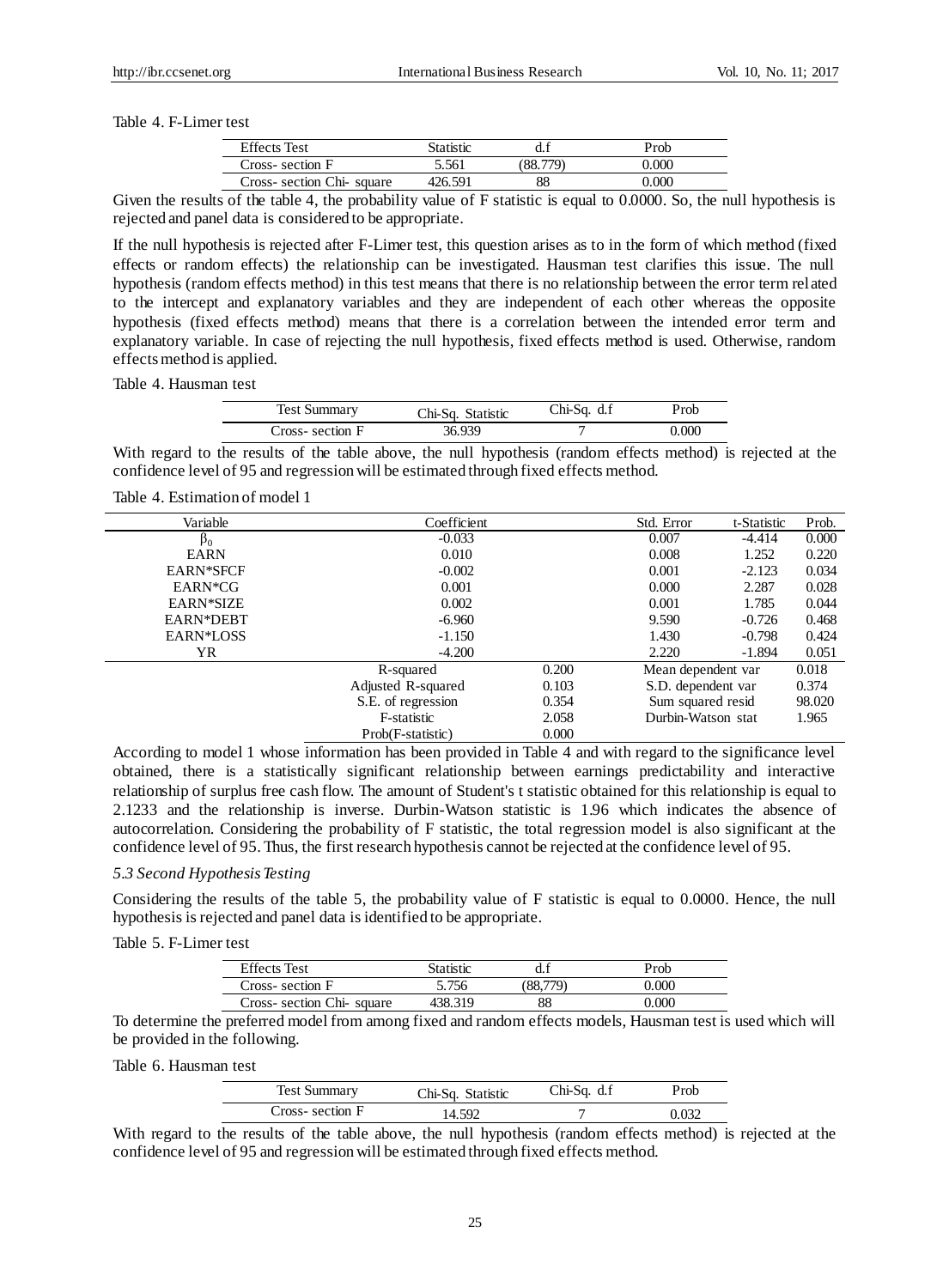| Variable         | Coefficient        |        | Std. Error         | t-Statistic | Prob.    |
|------------------|--------------------|--------|--------------------|-------------|----------|
| $\beta_0$        | 16.203             |        | 0.400              | 40.496      | 0.000    |
| <b>EARN</b>      | 0.867              |        | 0.657              | 1.319       | 0.187    |
| <b>EARN*SFCF</b> | $-0.002$           |        | 0.004              | $-0.542$    | 0.587    |
| EARN*CG          | 0.110              |        | 0.047              | 2.347       | 0.019    |
| EARN*CG*SFCF     | 0.673              |        | 0.094              | 7.122       | 0.000    |
| EARN*SIZE        | 0.122              |        | 0.133              | 0.919       | 0.358    |
| EARN*DEBT        | $-0.003$           |        | 0.001              | $-2.219$    | 0.026    |
| EARN*LOSS        | $-0.002$           |        | 0.002              | $-1.239$    | 0.215    |
| YR.              | $-4.348$           |        | 2.668              | $-1.633$    | 0.102    |
|                  | R-squared          | 0.406  | Mean dependent var |             | 28.088   |
|                  | Adjusted R-squared | 0.334  | S.D. dependent var |             | 43.701   |
|                  | S.E. of regression | 36.795 | Sum squared resid  |             | 1054714. |
|                  | F-statistic        | 5.619  | Durbin-Watson stat |             | 1.710    |
|                  | Prob(F-statistic)  | 0.000  |                    |             |          |

#### Table 7. Estimation of model 2

Based on model 2 whose information has been provided in Table 7 and with regard to the significance level obtained for the mediating role of good corporate mechanisms in the relationship between surplus free cash flow and earnings predictability, it can be argued that good corporate mechanisms have a positive role in the relationship between surplus free cash flow and earnings predictability. The amount of Student's t statistic obtained for this mediating role is equal to 7.1225 and type of mediation is positive, which shows that good corporate mechanisms enhance the relationship between surplus free cash flow and earnings predictability. Durbin-Watson statistic is 1.71 which suggests the absence of autocorrelation. Given the probability of F statistic, the total regression model is also significant at the confidence level of 95. Therefore, the second research hypothesis cannot be rejected at the confidence level of 95.

### *5.4 Third Hypothesis Testing*

Since the aim is to compare small and large companies, to test the third hypothesis, model 2 (second hypothesis model) has been applied so that this model was tested once for small companies and once for large companies.

| Variable         | Coefficient        |          | Std. Error         | t-Statistic | Prob.    |
|------------------|--------------------|----------|--------------------|-------------|----------|
| $\beta_0$        | 0.063              |          | 0.002              | 30.952      | 0.000    |
| <b>EARN</b>      | 4.700              |          | 7.120              | 0.660       | 0.511    |
| <b>EARN*SFCF</b> | $-1.860$           |          | 4.690              | $-0.397$    | 0.692    |
| EARN*CG          | 0.001              |          | 0.000              | 4.055       | 0.000    |
| EARN*CG*SFCF     | 0.002              |          | 8.650              | 29.228      | 0.000    |
| EARN*SIZE        | 1.601              |          | 4.141              | 3.872       | 0.000    |
| EARN*DEBT        | $-2.641$           |          | 6.331              | $-0.416$    | 0.678    |
| EARN*LOSS        | $-2.530$           |          | 8.540              | $-0.295$    | 0.768    |
| YR.              | $-3.310$           |          | 4.220              | $-0.784$    | 0.435    |
|                  | R-squared          | 0.497    | Mean dependent var |             | 2134.035 |
|                  | Adjusted R-squared | 0.484    | S.D. dependent var |             | 166134.7 |
|                  | S.E. of regression | 119281.0 | Sum squared resid  |             | 7.140    |
|                  | F-statistic        | 38.234   | Durbin-Watson stat |             | 2.432    |
|                  | Prob(F-statistic)  | 0.000    |                    |             |          |

Table 8. Estimation of model 2 for large companies

According to model 2 estimated for large companies whose information has been presented in Table 8 and with regard to the significance level obtained for the mediating role of good corporate mechanisms in the relationship between surplus free cash flow and earnings predictability in large companies, the amount of Student's t statistic obtained for this mediating role is equal to 29.22855 and type of mediation is positive, which shows that good corporate mechanisms in large companies enhance the relationship between surplus free cash flow and earnings predictability. Durbin-Watson statistic is 2.43 which suggests the absence of autocorrelation. Considering the probability of F statistic, the total regression model is also significant at the confidence level of 95.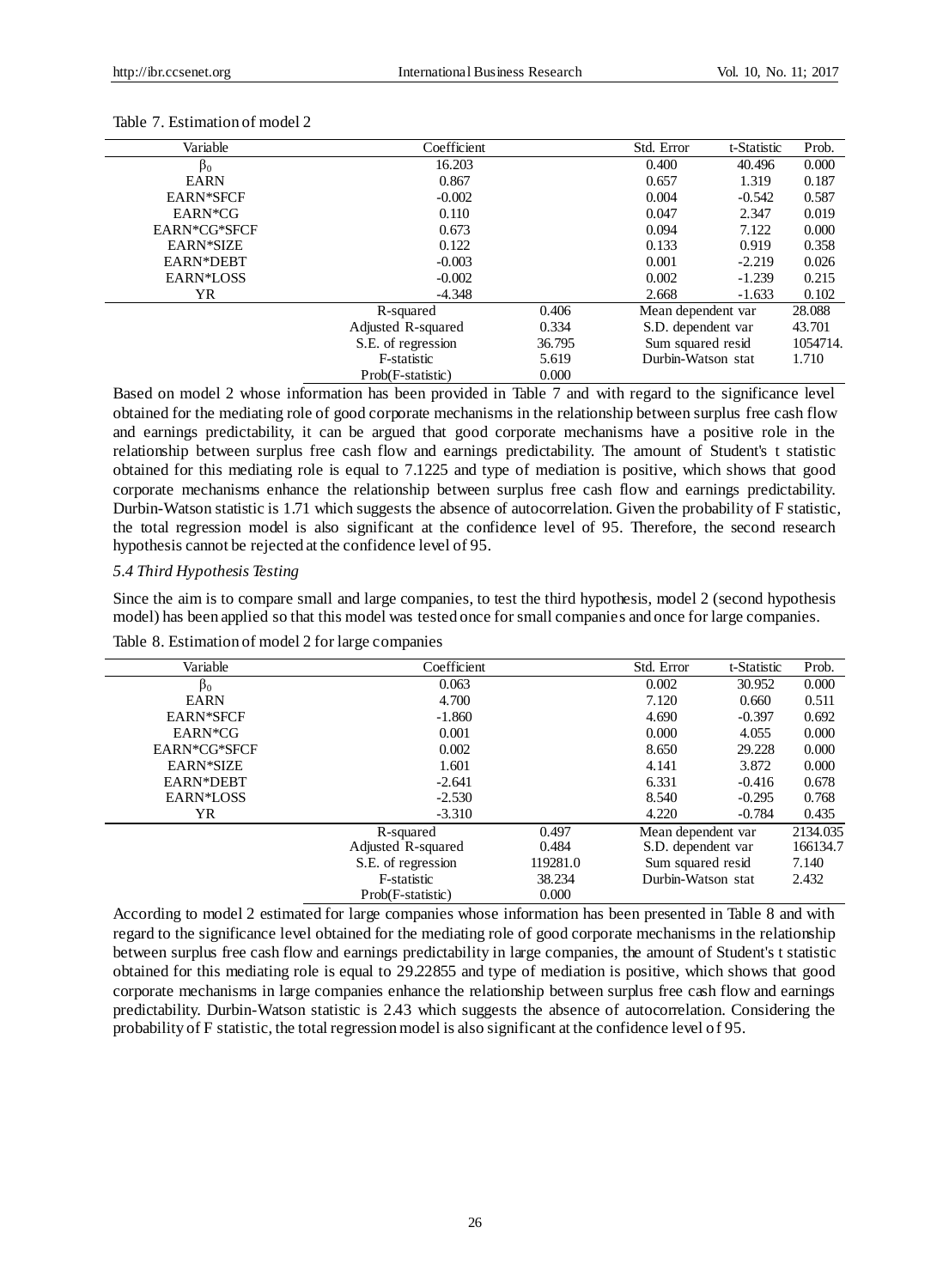| Variable         | Coefficient        |          | Std. Error         | t-Statistic | Prob.    |
|------------------|--------------------|----------|--------------------|-------------|----------|
| $\beta_0$        | $-2.001$           |          | 1.311              | $-1.520$    | 0.132    |
| <b>EARN</b>      | 1.511              |          | 2.291              | 0.658       | 0.512    |
| <b>EARN*SFCF</b> | $-8.689$           |          | 6.114              | $-1.128$    | 0.262    |
| EARN*CG          | 0.083              |          | 0.0254             | 2.294       | 0.001    |
| EARN*CG*SFCF     | 2.950              |          | 4.500              | 6.556       | 0.000    |
| EARN*SIZE        | 3.531              |          | 5.711              | 0.617       | 0.539    |
| EARN*DEBT        | $-3.400$           |          | 5.570              | $-0.611$    | 0.542    |
| EARN*LOSS        | $-6.481$           |          | 2.700              | $-0.239$    | 0.811    |
| YR.              | $-3.501$           |          | 6.501              | $-0.539$    | 0.591    |
|                  | R-squared          | 0.294    | Mean dependent var |             | 10460.85 |
|                  | Adjusted R-squared | 0.278    | S.D. dependent var |             | 64360.84 |
|                  | S.E. of regression | 55041.18 | Sum squared resid  |             | 1.271    |
|                  | F-statistic        | 19.436   | Durbin-Watson stat |             | 1.698    |
|                  | Prob(F-statistic)  | 0.000    |                    |             |          |

### Table 9. Estimation of model 2 for small companies

Based on model 2 estimated for small companies whose information has been provided in Table 9 and with regard to the significance level obtained for the mediating role of good corporate mechanisms in the relationship between surplus free cash flow and earnings predictability in small companies, the amount of Student's t statistic obtained for this mediating role is equal to 6.5569 and type of mediation is positive, which shows that good corporate mechanisms in small companies enhance the relationship between surplus free cash flow and earnings predictability. Durbin-Watson statistic is 1.69 which indicates the absence of autocorrelation. Considering the probability of F statistic, the total regression model is also significant at the confidence level of 95.

By summing up what has been mentioned above, it can be argued that good corporate mechanisms can enhance the relationship between surplus free cash flow and earnings predictability in both small and large companies. But with regard to the amount of Student's t obtained and comparing it in the above two models, it can be stated that the positive impact of governance mechanisms on the relationship between surplus free cash flow and earnings predictability is more prominent in larger companies. Thus, the third research hypothesis is also confirmed.

### **6. Discussion and Conclusion**

Earnings forecast by the management is considered among the most important information resources of investors and other parties because in capital markets, there are declarations and notifications that are published by the companies in connection with announcing the expected earnings per share. If earnings forecasts by the management enjoy the necessary precision, they can lead to the improvement of the decision-making process of users of accounting reports. Karamanou (2005) believes that corporate governance mechanisms affect the quality of information disclosed by the companies, including the information associated with earnings forecast. Besides, Norvative et al. (2010) state that corporate governance is a factor that can improve the quality of information provided by the management. In line with the results of the present study, Sabz Alipour et al. (2012) came to the same conclusions. They found that there is a significant positive relationship only between the percentage of non-executive board members and earnings forecast accuracy and no significant relationship exists between other components of corporate governance and earnings forecast accuracy. In this regard, Rezaei and Teimouri (2012) examined the interactive relationships between free cash flow risk, corporate governance structure and debt policy of companies. The results demonstrate that there is no significant relationship between the variables of corporate governance and free cash flow risk. But there is a significant negative relationship between board members independence and debt with free cash flow risk. In line with the research results, Adinehzadeh and Jaffar (2013) investigated the relationship between corporate governance and free cash flow of 211 companies listed in Malaysia Stock Exchange. The results showed a significant positive relationship between independence degree, size and appropriateness of the audit committee with the level of free cash flow.

The researcher's analysis regarding the existence of the moderating role of some corporate governance variables indicates that corporate governance rules in Tehran Stock Exchange have managed to moderate and neutralize some of the factors affecting the negative relationship between surplus free cash flow and earnings predictability. Considering the results obtained from the study, among these cases is the impact of corporate governance on this issue. The research results are consistent with the studies conducted by Haqiqat and Asadollahi (2011), Sabz Alipour et al. (2012) Resaeiyan et al. (2010), John et al. (2012) and Dehmari and Coesmaeil (2014).

Given the results of this study and to promote the efficiency of Tehran Stock Exchange, the following suggestions are provided: